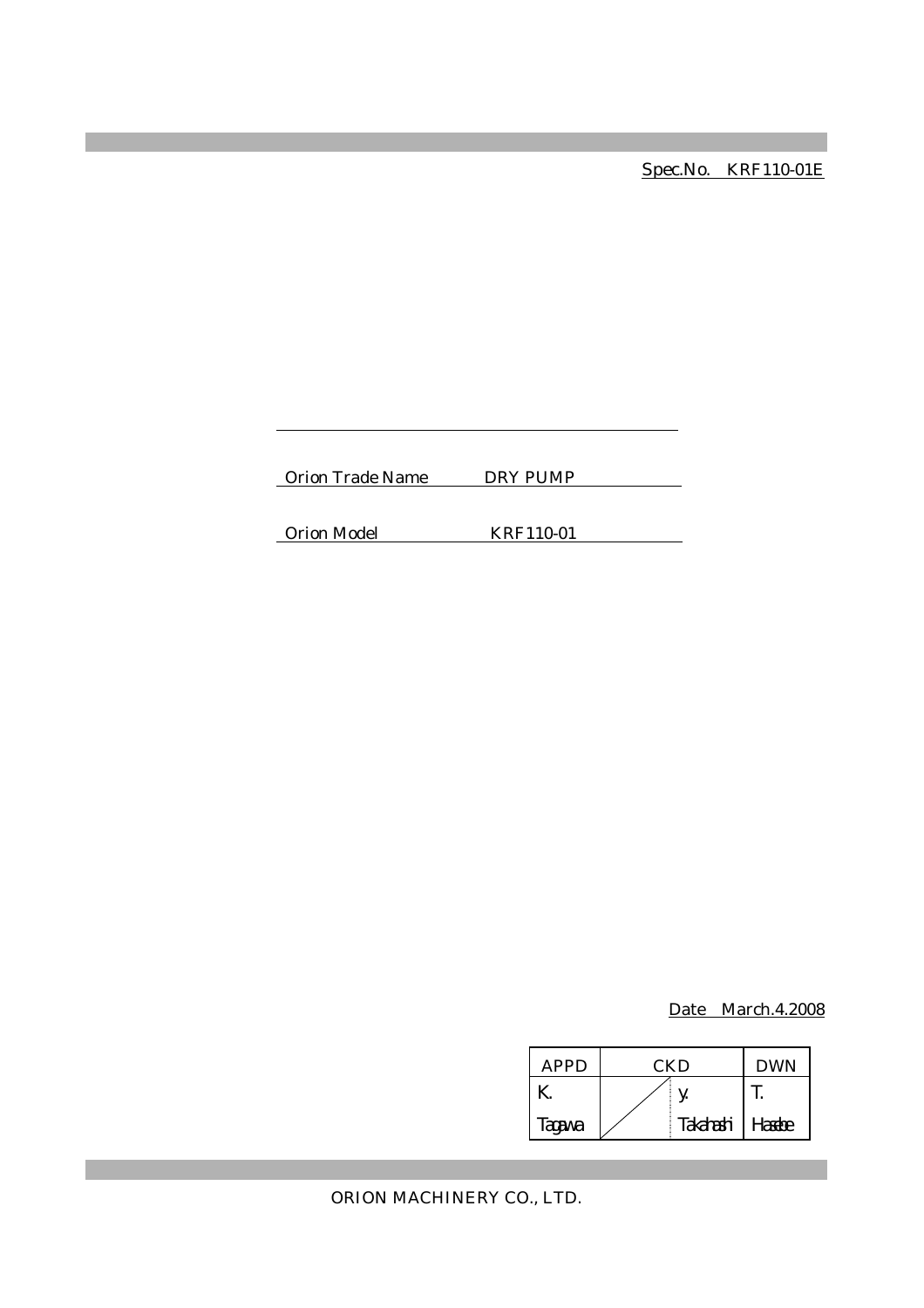## 1. Warranty

## 1-1. Warranty period

The product shall be warranted for a period of one year from the date of purchase, or for 3000 hours of operation, whichever comes first.

## 1-2. Items exempted from warranty

Consumable parts and periodic replacement parts.

Fault caused by careless handling or improper use and maintenance. (Operation not following the specifications and the instruction manual. Operation under abnormal environmental conditions.)

Fault caused by fire, flood, lightning stoke, abnormal voltage or unforeseen disasters.

Fault caused by repair or modification not performed by ORION or ORION authorized service contractors.

Change of appearance, such as damage or deterioration caused in general use.

 Secondary damages caused by the fault (Incidental damages such as loss, inconvenience, and commercial loss resulting from the failed product).

(Note) In case of a fault or an accident, contact the dealer with the model name and serial number.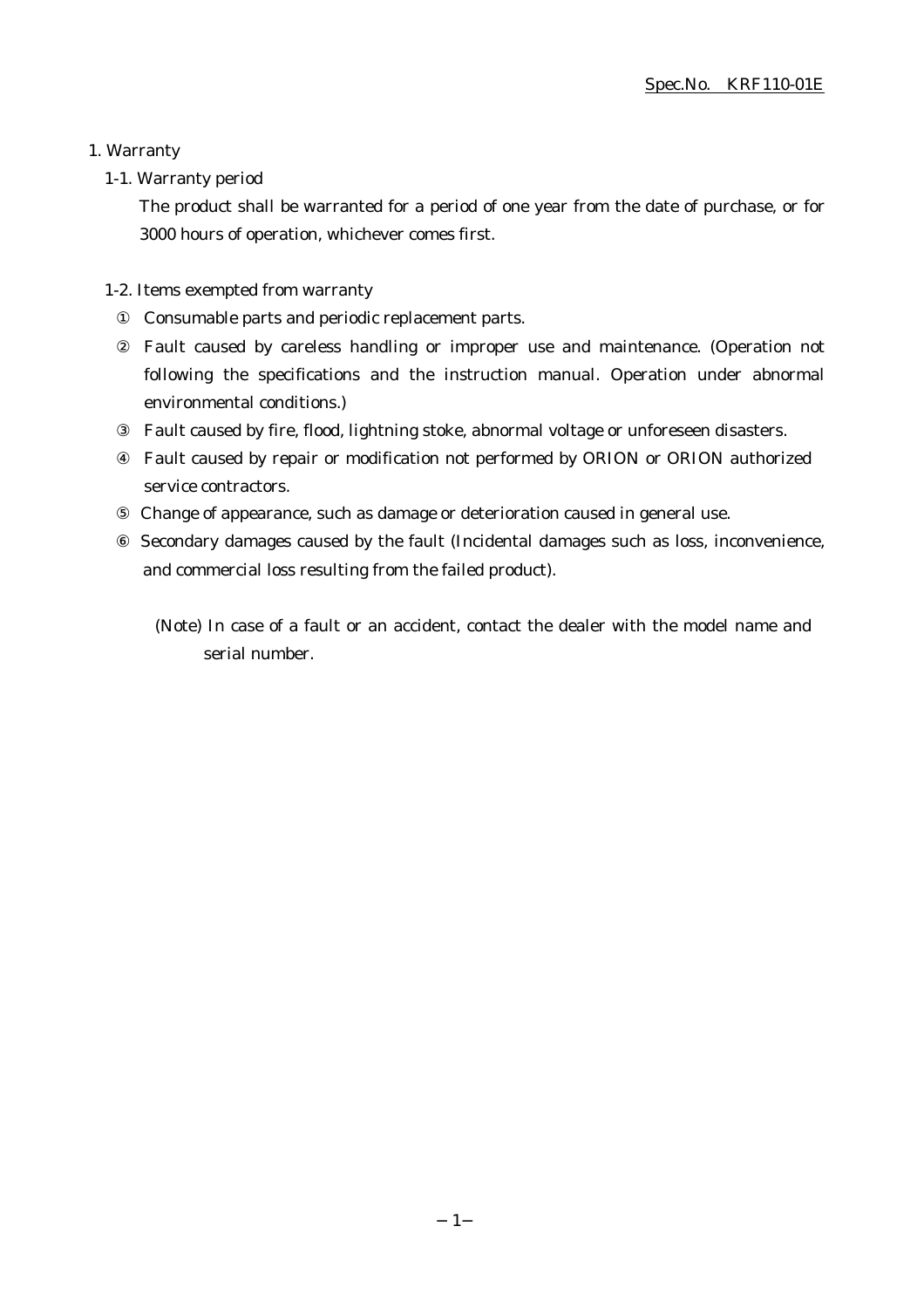## Spec.No. KRF110-01E

2.Consumable parts / Periodic replacement parts

(1) Consumable parts (Parts to be replaced depending on the state at the time of inspection)

| Name of Parts | Parts Number | $Q$ ty/ unit       | Inspection period     | Replacement criterion |
|---------------|--------------|--------------------|-----------------------|-----------------------|
| Liner<br>∗    | 040028390    | To be decided by   | <b>Replacement of</b> | When damaged.         |
|               |              | actual positioning | vane                  |                       |

\* The second digit from the right is subject to thickness. 0.2t(white) 1, 0.1t(black) 2, 0.05t(yellow) 3, 0.03t(red) 4

(2) Replacement parts (Parts to be replaced at regular time intervals)

|                |                     | Qty/ | Exchange time                    |  |
|----------------|---------------------|------|----------------------------------|--|
| Name of Parts  | <b>Parts Number</b> | unit | Operation under normal pressure. |  |
| Vane           | 04100653010         | 6    | 5,500                            |  |
| <b>Bearing</b> | 0A000333000         | 9    | 5,500                            |  |

\* When vanes are replaced, replace bearing at the same time. Use ORION specified bearings that are lubricated with special grease.

\* The exchange time is a recommended value in the rotational speed 940/1140 rpm(50/60Hz) and vacuum 60kPa driving.

# \* Use the maintenance kit for replacement parts.

| Name of Parts |                | Maintenance kit 110 Assembly |              |
|---------------|----------------|------------------------------|--------------|
| Model         |                | <b>KRF110</b>                |              |
| Parts number  |                | 04101348010                  |              |
|               | Kit / unit     |                              |              |
| <b>Items</b>  | Vane           | Pcs / kit                    | 6            |
|               | <b>Bearing</b> |                              | 2            |
|               | Liner (white)  |                              | 2            |
|               | Liner (black)  |                              | $\mathbf{2}$ |
|               | Liner (yellow) |                              | 4            |
|               | Liner (red)    |                              | 6            |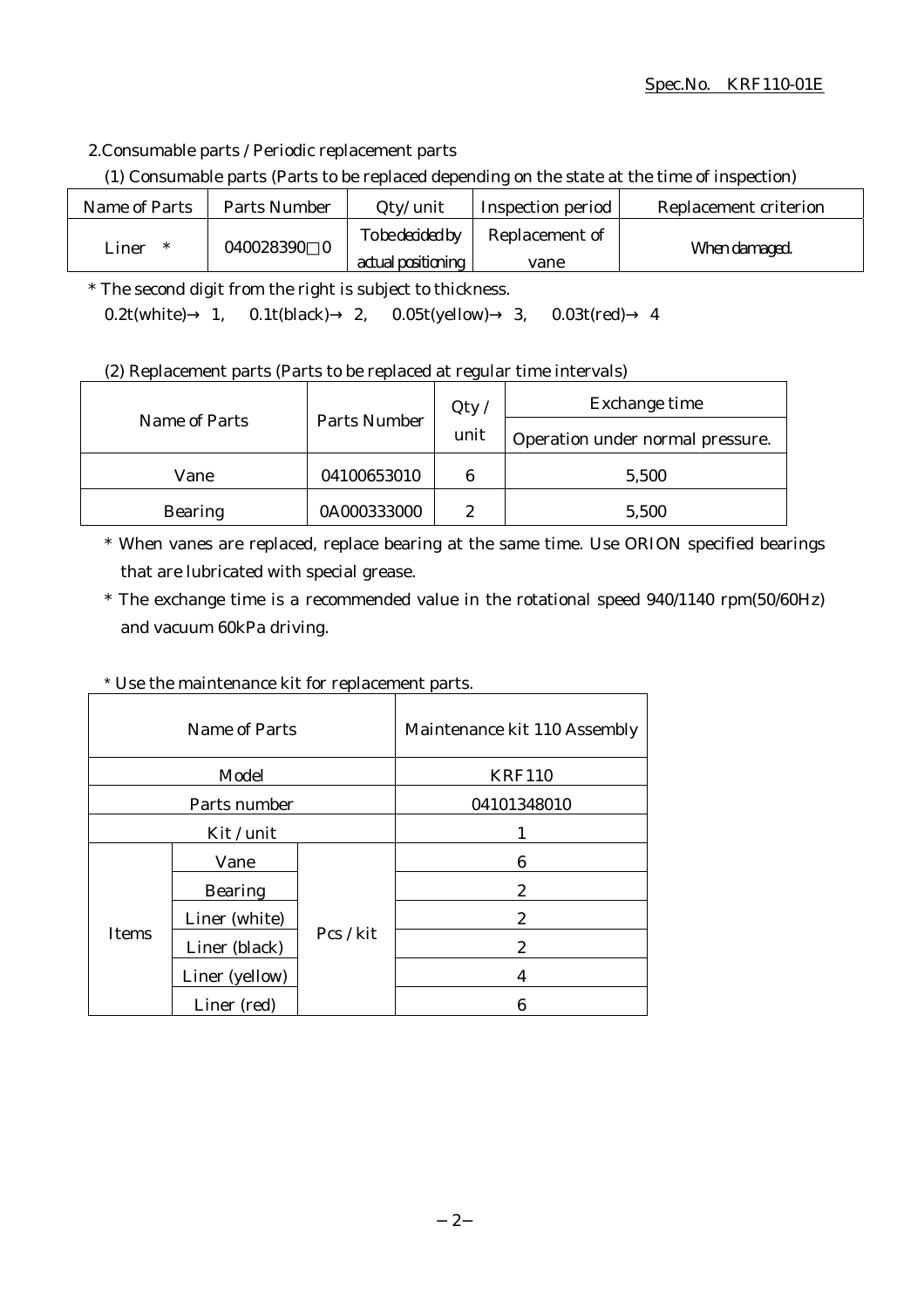## 3. Specifications

|                                                | Model                                 |                                                                    | <b>KRF110-01</b> |
|------------------------------------------------|---------------------------------------|--------------------------------------------------------------------|------------------|
| Frequency                                      |                                       | 50                                                                 | 60               |
| Designed capacity *                            |                                       | 1850                                                               | 2200             |
| Continuous operative<br>pressure *             |                                       | Vacuum and pressure in total: 60 or less                           |                  |
| Ultimate vacuum *                              |                                       | 90or more                                                          |                  |
| Necessary power                                | Phase output pole                     | Three-phase<br>3.7                                                 | $6\phantom{1}6$  |
| Setting for thermal<br>protection *            |                                       | Rated current shown in the name plate of motor                     |                  |
| <b>Mass</b>                                    |                                       | 54                                                                 |                  |
| Painting color                                 |                                       | Gray (Except some parts)                                           |                  |
| <b>Installation condition</b><br>(Suction air) | <b>Installation site</b>              | Indoor                                                             |                  |
|                                                | Permissible<br>ambient<br>temperature | 0to40                                                              |                  |
|                                                | Permissible<br>ambient humidity       | $65 \pm 20$<br>(JIS Z8703)                                         |                  |
|                                                | Conditions                            | Conditions where there is no corrosive and<br>explosive gas exist. |                  |
|                                                |                                       | Clean air without vapor and dew condensation,                      |                  |
|                                                |                                       | and less dirt and dust.                                            |                  |

\*1 Designed capacity: It is the theoretical value calculated from capacity. Please use the pressure-flow rate diagram for the actual flow rate. It is a designed capacity at rotational speed 940/1140 rpm(50/60Hz).

- \*2 Continuous operative pressure: Operative range of pressure. Install the gauge and controller to the pump or the piping, and use the Dry Pump at the continuous operative pressure or less.
- \*3 Ultimate vacuum: Continuous operation is not possible at maximum ultimate vacuum of the pump. It is used as model selection calculation.
- \*4 Use the thermal set value as a target since the apparatus and acceptable motor are different individually.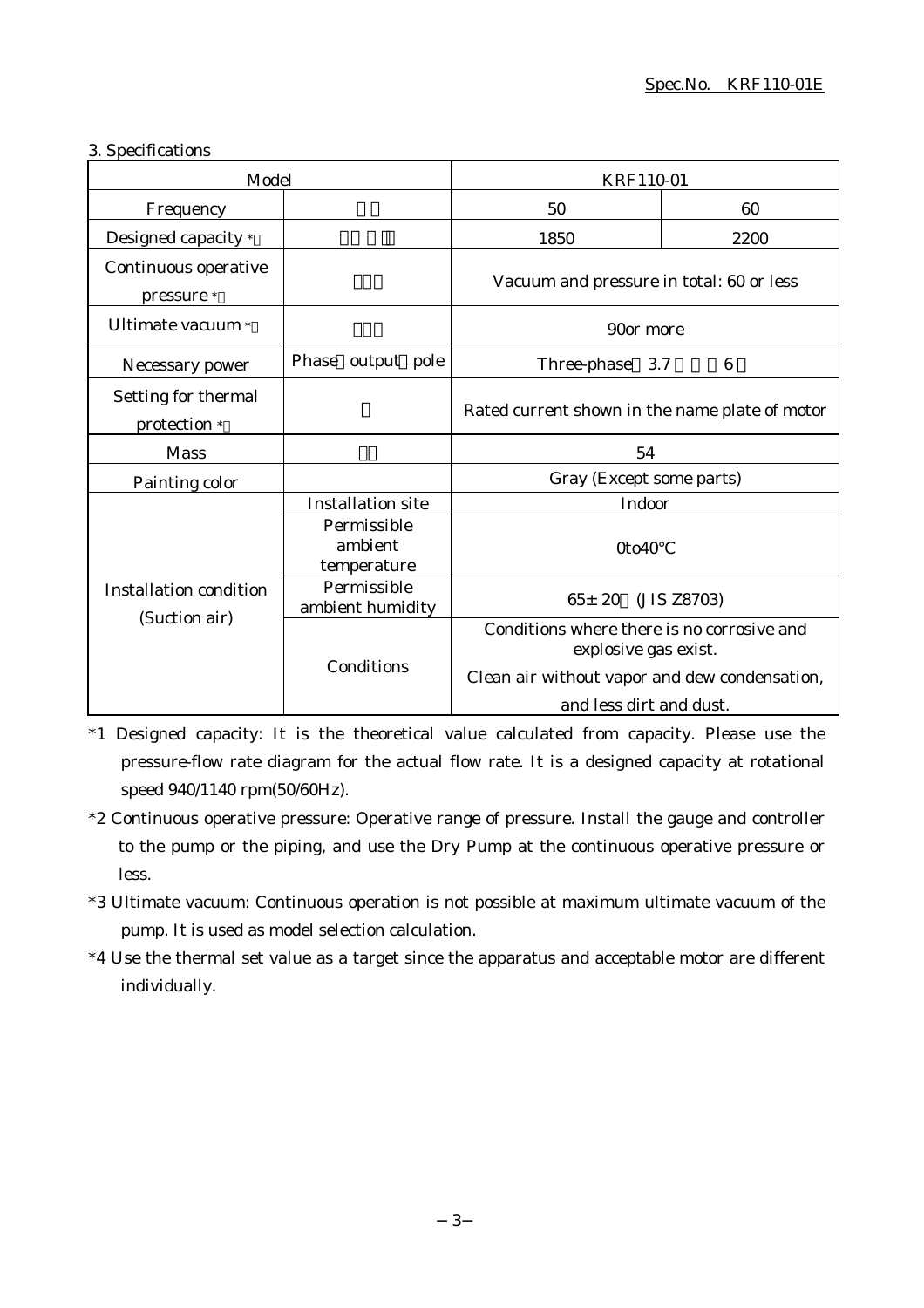#### 4. Precautions

- (1) Observe precautions, and operate the product within specifications.
- (2) Read the instruction manual prior to installation, operation, maintenance and inspection of the product. Especially pay attention to safety.
- (3) The vanes may get damaged if the residual pressure reverses the rotation when the pump stops. A check valve must be installed within 50 cm from the inlet port or exhaust port for protection.
- (4) Be sure to install the product horizontally on the flat surface.
- (5) Operating the product in an enclosed space may cause malfunction due to heat generated from the pump. Provide good ventilation around the product, so the ambient temperature does not exceed the permissible level.
- (6) Be sure to clean the filters periodically. Failure to do so may cause clogging and result in trouble due to overload.
- (7) Wiring work has to be performed by qualified personnel according to applicable laws and in-house regulations.
- (8) Be sure to install an overload protection such as a thermal relay in the electric circuit.
- (9) Be sure to use the product 1,000m or below above sea level.
- (10) Adjust Alignment (less than 0.3 mm) correctly when install the motor onto the Pump. Under the miss-alignment operation, it may cause abnormal noise with vibration then damaged.
- (11) The permitted rotational speed is 750 1140 rpm. Please use it in this range.
- 5. Accessories

There is no accessory.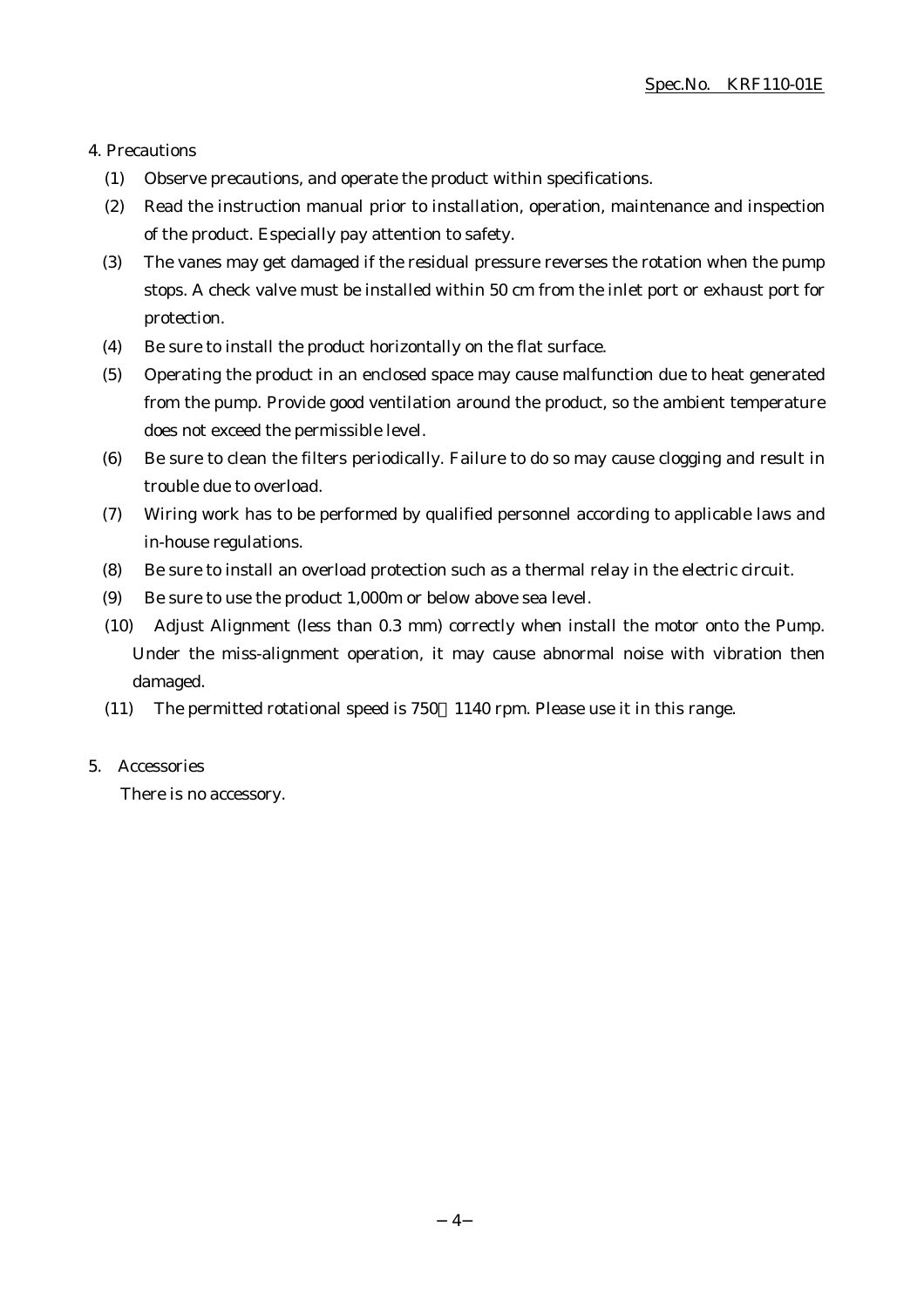## 6. Pressure-Flow rate diagram

# KRF110-01



Conditions: 1 atmospheric pressure